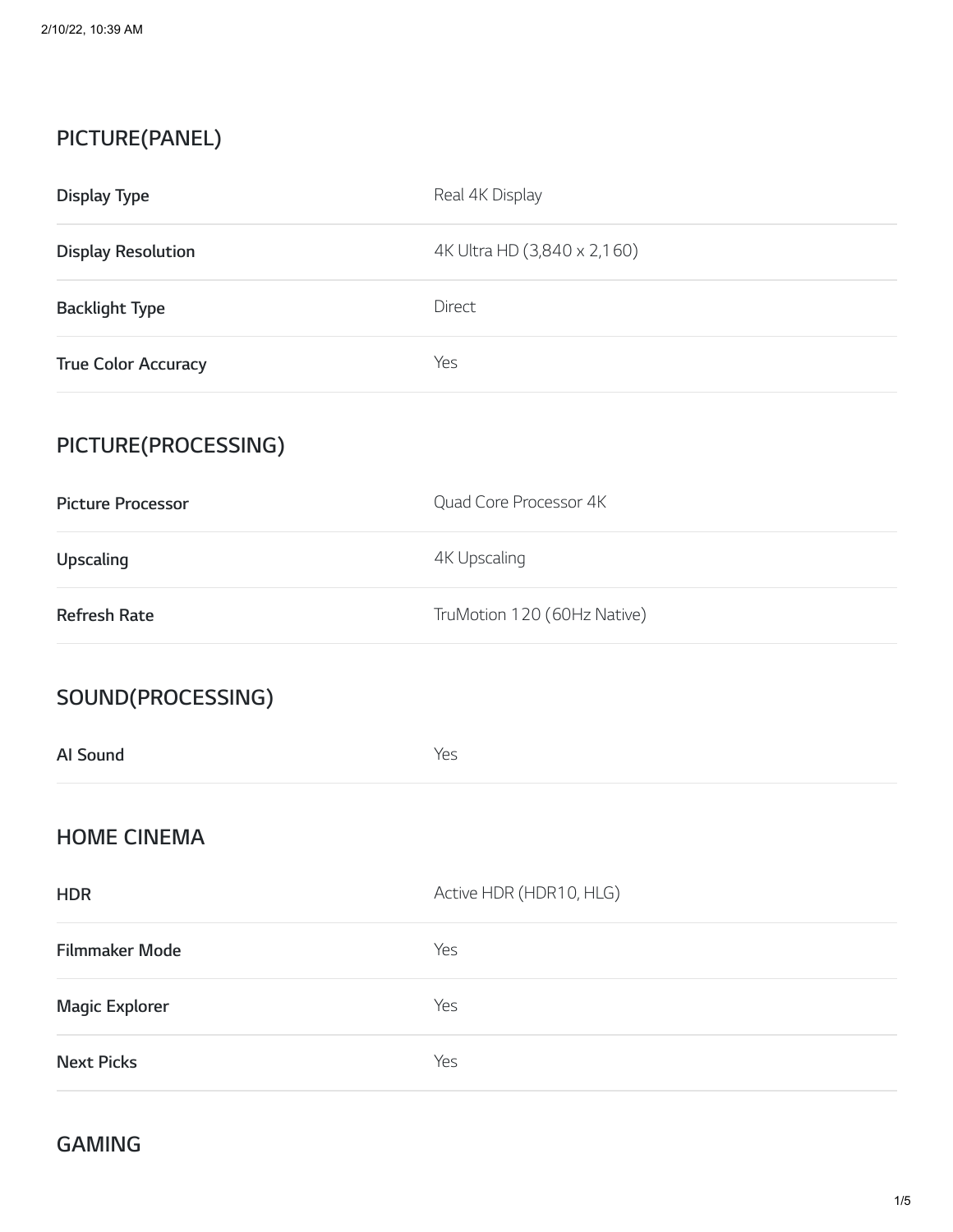$2/1$ 

| 10/22, 10:39 AM                     |                                                                                                                  |
|-------------------------------------|------------------------------------------------------------------------------------------------------------------|
| <b>Game Optimizer</b>               | Yes                                                                                                              |
| <b>ALLM (Auto Low Latency Mode)</b> | Yes                                                                                                              |
| <b>HGiG</b>                         | Yes                                                                                                              |
| <b>SMART TV</b>                     |                                                                                                                  |
| <b>Operating System</b>             | webOS                                                                                                            |
| <b>Content Partners</b>             | Netflix, Prime Video, Disney+, Apple TV, Hulu, Paramount+,<br>Peacock, Youtube TV, Spotify, iHeartRadio and more |
| LG Content Store (App Store)        | Yes                                                                                                              |
| <b>Full Web Browser</b>             | Yes                                                                                                              |
| <b>LG Channels</b>                  | Yes                                                                                                              |
| <b>Sports Alert</b>                 | Yes                                                                                                              |
| Who.Where.What?                     | Yes                                                                                                              |
| Home Dashboard                      | Yes                                                                                                              |
| <b>Works With</b>                   | Hey Google, Alexa, Apple Airplay2 and Homekit (Separate device<br>purchase necessary)                            |
|                                     |                                                                                                                  |

## **AUDIO**

| <b>Speaker System</b>    | 2.0 Channel                                                                                |
|--------------------------|--------------------------------------------------------------------------------------------|
| <b>Output Power</b>      | 20W                                                                                        |
| <b>Speaker Direction</b> | Down Firing                                                                                |
| Audio Codec              | AC4, AC3(Dolby Digital), EAC3, HE-AAC, AAC, MP2, MP3, PCM,<br>WMA, apt-X (refer to manual) |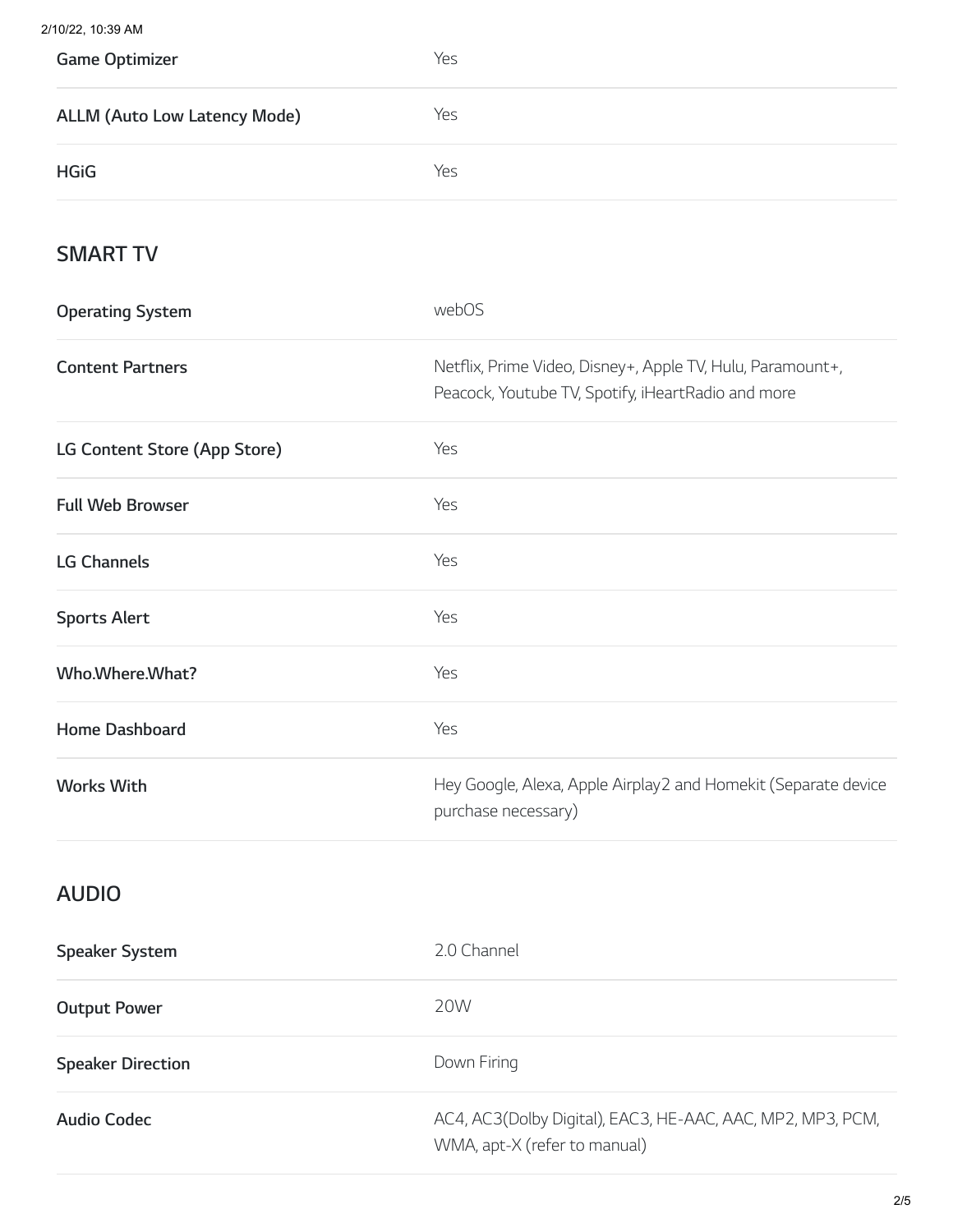## **CONNECTIVITY**

| Wi-Fi® Standard                     | Wi-Fi Certified 802.11ac |
|-------------------------------------|--------------------------|
| <b>IP Control</b>                   | Yes                      |
| HDMI-CEC (Simplink)                 | Yes                      |
| <b>TV Tuner</b>                     | ATSC, Clear QAM          |
| <b>Smart Phone Connectivity</b>     | Yes                      |
| <b>INPUTS &amp; OUTPUTS</b>         |                          |
| HDMI Input (HDCP 2.2)               | 2 (Side)                 |
| HDMI Audio Return Channel (ARC)     | eARC (HDMI 2)            |
| USB Ports (v 2.0)                   | $1$ (side)               |
| RF Connection Input (Antenna/Cable) | $1$ (rear)               |
| <b>Ethernet Input</b>               | $1$ (rear)               |
| Digital Audio Output (Optical)      | $1$ (rear)               |
| <b>POWER</b>                        |                          |
| Power Supply (Voltage, Hz)          | 120~ Vac 50-60Hz         |
| <b>Standby Power Consumption</b>    | Under 0.5W               |
| <b>Typical Power Consumption</b>    | 130W                     |
| <b>Annual Power Consumption</b>     | 240kWh/y                 |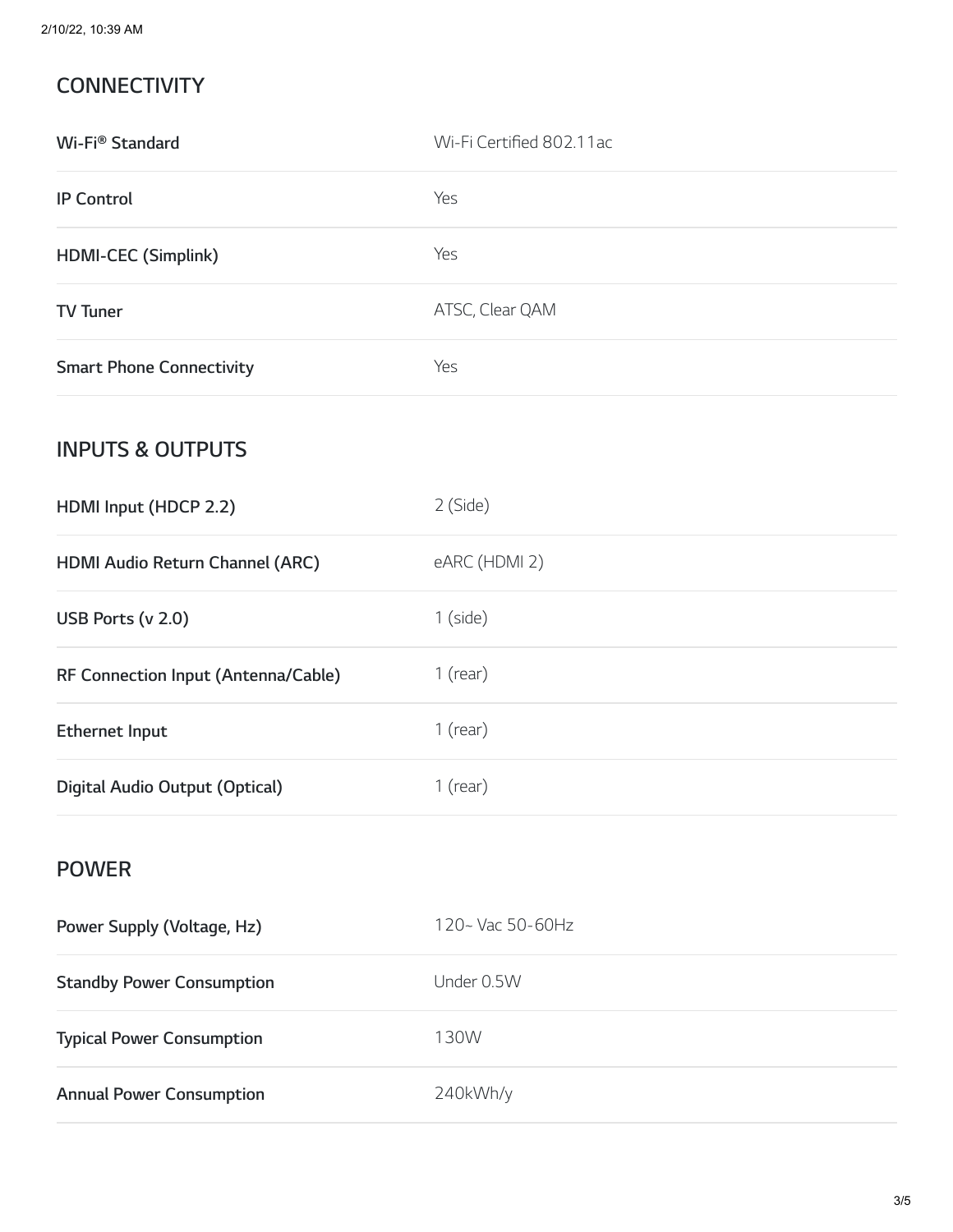#### **DIMENSIONS/WEIGHTS/UPC**

| TV Dimensions with Stand (WxHxD)    | 48.7" x 30.9" x 10.7" |
|-------------------------------------|-----------------------|
| TV Dimensions without Stand (WxHxD) | 48.7" x 28.3" x 3.5"  |
| <b>Packaging Dimensions (WxHxD)</b> | 53.1" x 33" x 6"      |
| <b>Stand Width</b>                  | 38.6"                 |
| TV Weight with Stand                | 25.1 lbs              |
| TV Weight without Stand             | 24.7 lbs              |
| Packaging Weight                    | 33.7 lbs              |
| <b>VESA Mounting (W x H)</b>        | 300 x 300             |
| <b>UPC</b>                          | 195174008485          |

#### **ACCESSORIES INCLUDED**

| Remote                        | <b>Standard Remote</b> |
|-------------------------------|------------------------|
| <b>Remote Control Battery</b> | Yes (AAA)              |
| <b>Power Cable</b>            | Yes                    |
| <b>Quick Start Guide</b>      | Yes                    |
| E-Manual                      | Yes                    |

#### **WARRANTY**

**Limited Warranty** Please see Support tab for full details on the limited warranty